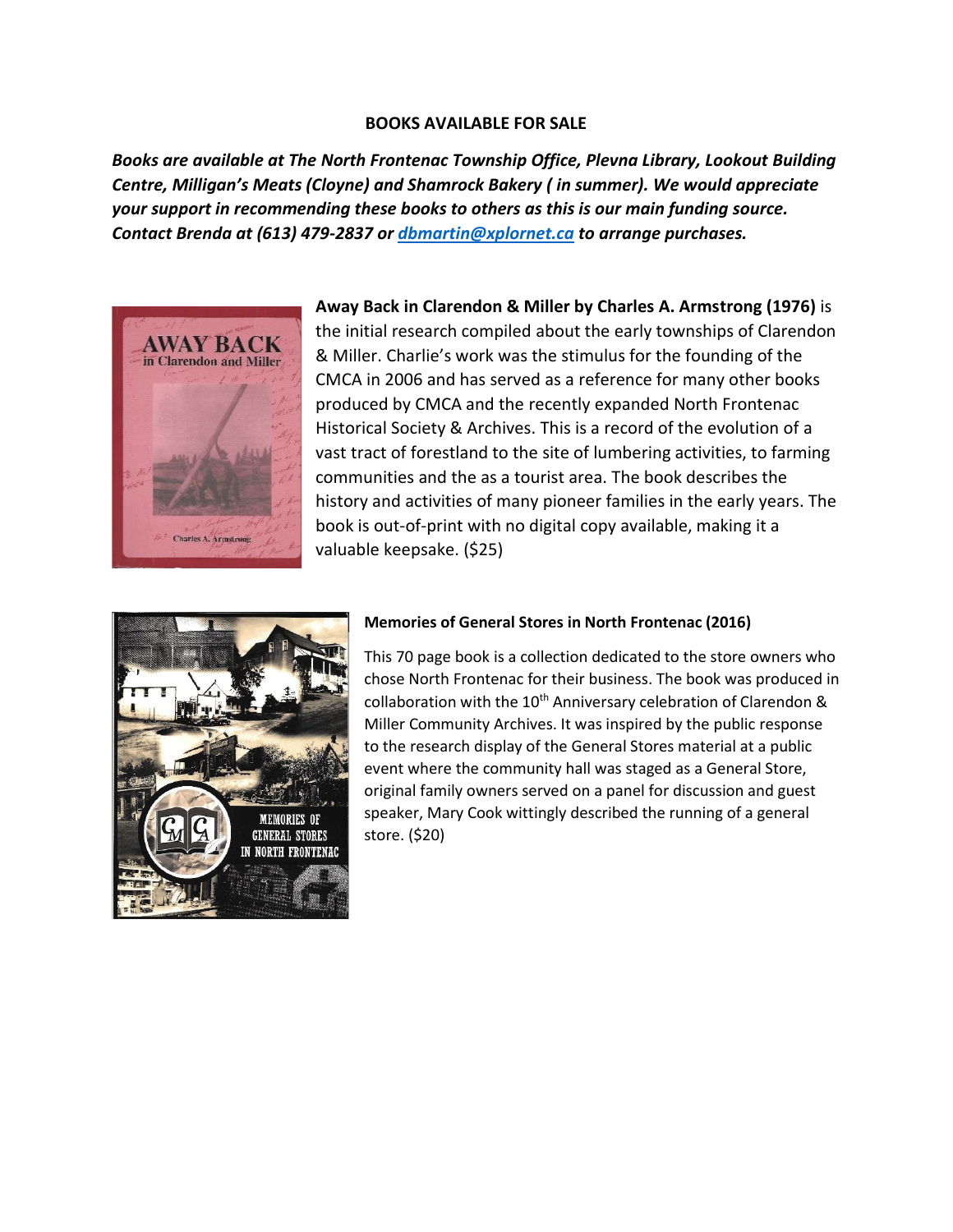

## **Lodges: Past & Present in North Frontenac (2017)**

This 300+ page book is dedicated to 64 lodge and housekeeping cottage owners who chose North Frontenac for their business. The research material included hundreds of photos and many stories from American visitors as well as the lodge owners. A celebration in the community hall highlighted the research, allowed lodge owner families to participate in a panel discussion and Neville Wells, as guest speaker and entertainer shared his family experiences of owning one of the local lodges. (\$50)



## *Historic Tours of North Frontenac (2017)*

CMCA with summer students completing the graphic arts and layout, produced a guidebook, *Historic Tours of North Frontenac*, to preserve and protect the early historical heritage. The guidebook provides a "guided" tour, in person, if driving, cycling or walking OR a virtual tour if accessing the book through the www.clarmillarchives.ca website. During the project, students hired by the Township for CMCA, designed the first 10 historic signs; these signs were installed at landmarks of historical significance such as former cheese factories, sawmills, stores and lodges. Other signs were installed by the Township in 2019. In addition, the first annual bus tour using the guidebook, was conducted in July 2018. (\$20)



1935-1964 Tobin's Camp For Boys

#### **Camp Kasawamak (2018)**

This 80 page book describes a Boys' Camp owned and operated by Joe Tobin and his family (1935-1964). From the Historic Tourbook published in 2017, American readers and visitors to the area identified the small section in the book about Camp Kasawamak and indicated they had been campers there. With help from the Buffalo New York former campers, considerable material was compiled; the book was published in the fall of 2018. (\$20)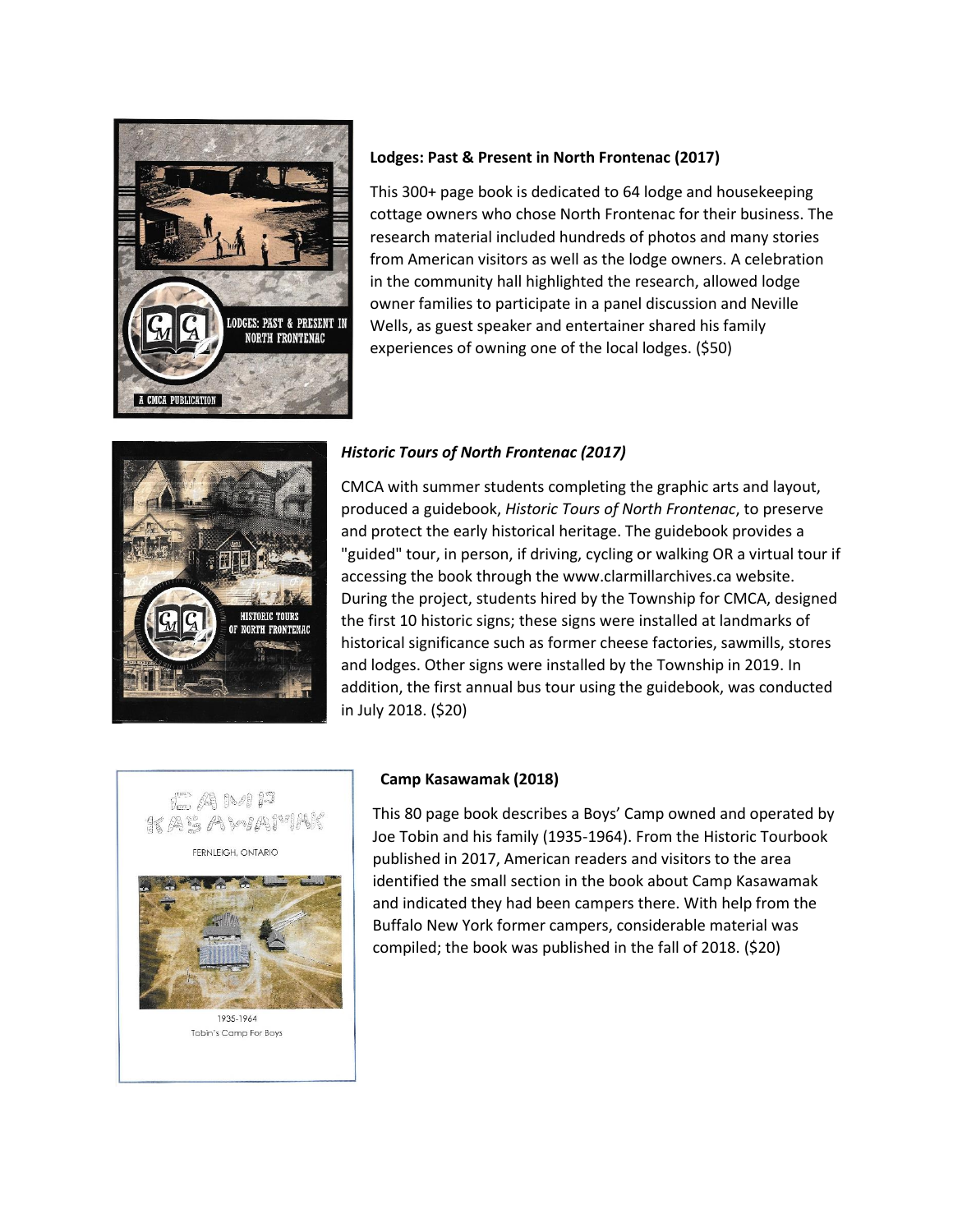

*Memories of the Farm* is a 340-page coloured book which documents farms and specifically- barns. It pays tribute to early settlers' families who accepted the challenge to establish a farm homestead on land now known as North Frontenac Township. NFHSA understood the sense of urgency to record these historical structures which are disappearing from the landscape. The memories and photos shared by community members adds an emotional component that NFHSA was privileged to record for future generations. (\$80)



by Andrew J. Armstrong

#### **Recollections of Clarendon-Miller Township (2021)**

In 2021 NFHSA was granted permission by the Armstrong family to reproduce Andrew Armstrong's Recollections of Clarendon-Miller Township with a publisher edition. It includes an additional section about Schools that was not previously published. (\$15)